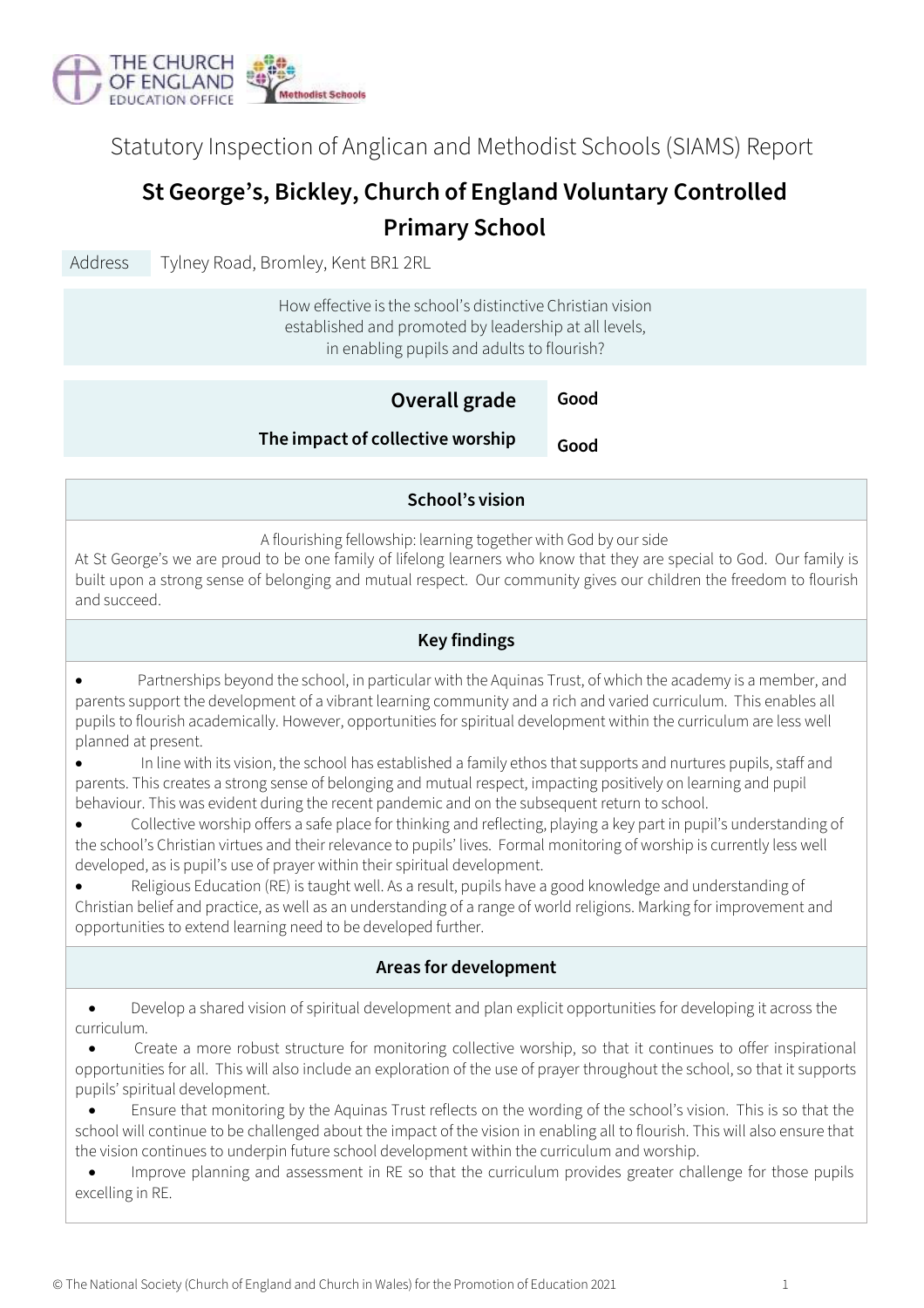How effective is the school's distinctive Christian vision, established and promoted by leadership at all levels, in enabling pupils and adults to flourish?

# **Inspection findings**

The school's vision and linked Christian virtues of fellowship, love, thankfulness, forgiveness, trust and hope lie at the centre of St George's strategic development. Very effective partnerships with the Aquinas Trust, as well as the Diocese of Rochester, local church and parents provide a supportive and strengthening network for the school. Unrelenting efforts by school leaders to continue improving teaching and learning and offer a wider range of opportunities for pupils to flourish is supported by collaborative work with other Aquinas schools. These close bonds provide opportunities for teaching staff and subject leaders to share best practice and to monitor teaching and learning. This secures strong staff development and enables them to flourish within their classroom pedagogy. Although the trust monitors the work of the school, it does not include clear references to the vision within their monitoring reports. In this way, opportunities to support and challenge improvements within the school's Christian distinctiveness and vision are missed.

The curriculum has been devised with the vision at its heart. Opportunities for enquiry based learning, as well as the school's enrichment days, wide range of extracurricular activities and the Forest School, inspire enthusiasm and engagement from all. Those with additional needs are treated with love and respect, whether working in the classroom or when provided with specific support in the nurture room. As a result, there is positive progress and overall attainment for all. Opportunities for spiritual development within the curriculum are at an early stage of development. At present, this is not consistently included within curriculum plans.

St George's has a strong family ethos, demonstrating care and nurture of all within the school community. Every pupil and adult, in line with the vision, knows that they are special to God. Each one feels a strong sense of belonging. Positive relationships are modelled by staff who demonstrate constant enthusiasm and passion for the school community. They live out the vision in their actions and words. Staff care for each other as much as for pupils and their families. They support each other effectively on their own learning journey as they develop their teaching expertise. Pupils feel involved in the daily organization of their school, embracing a range of roles of responsibility whether within the classroom, on the playground or as members of the school council. The celebration of individuality and difference within the school inspires respect and care for each one. This extends to the choice of resources, for example, the library books reflect individuals from a variety of backgrounds and from a range of lifestyles and choices. This helps pupils recognise their intrinsic value within the community and in turn treat others within the school with kindness and respect. The impact of this is evident through excellent behaviour and school attendance.

The involvement of parents within the school family adds a special dimension. They are warmly welcomed and have a genuine partnership in the school's development. Their fundraising enables a range of items that enhance learning to be purchased. Parents also offer their expertise to support school enrichment days. This includes participating in the careers day, reading to pupils in their first language or sharing information about their history, such as about the Windrush generation. During the recent pandemic the school's flourishing fellowship was demonstrated. Online learning was enhanced by the active participation of parents. Staff checked in with pupils each day and provided extra nurture online as required, thus fostering positive pupil wellbeing. This ensured that the return to school after the lockdown was seamless for the vast majority and also helped sustain ongoing academic achievement.

The vision shines through conversations between staff and pupils, which are consistently affirmative and positive. This generates pupils' self-confidence. Pupils are undeterred by difficulties in learning, showing strong resilience. They are calm when facing challenges and are secure in how to seek help or in how to resolve an issue for themselves. The school's restorative justice programme, to manage behaviour issues, has given pupils the skills to resolve problems in a mature and calm manner.

Collective worship celebrates and strengthens the Christian vision. The school has a strong relationship with the local church. The parish priest, prior to his recent departure, provided caring and nurturing support to the school through worship, whether in person or online during the pandemic. They held Eucharist services regularly for all pupils and prayer meetings for staff and parents. This drewthe community together. Pupils are involved in leading worship, lighting candles, reading prayers and Bible verses. Pupil involvement in planning worship is at an early stage of development. Staff regularly review school worship informally. No formal monitoring of worship by staff or pupils is currently in place, to monitor the delivery and subsequent impact of worship on the school community. Since the departure of the priest,